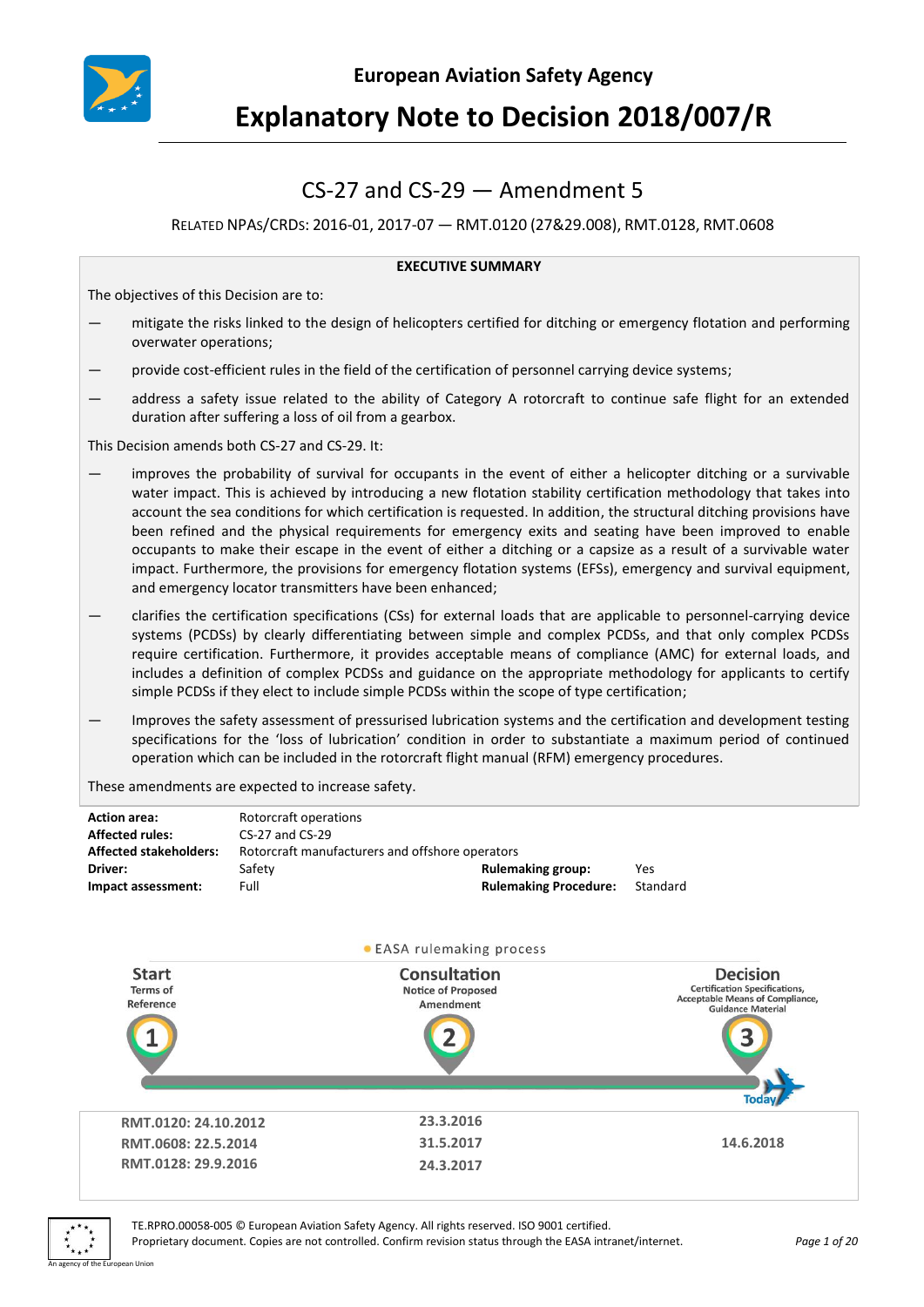## **Table of contents**

| 2.1. |  |
|------|--|
| 2.2. |  |
| 2.3. |  |
| 2.4. |  |
| 2.5. |  |
| 2.6. |  |
|      |  |
| 3.1. |  |
| 3.2. |  |
|      |  |

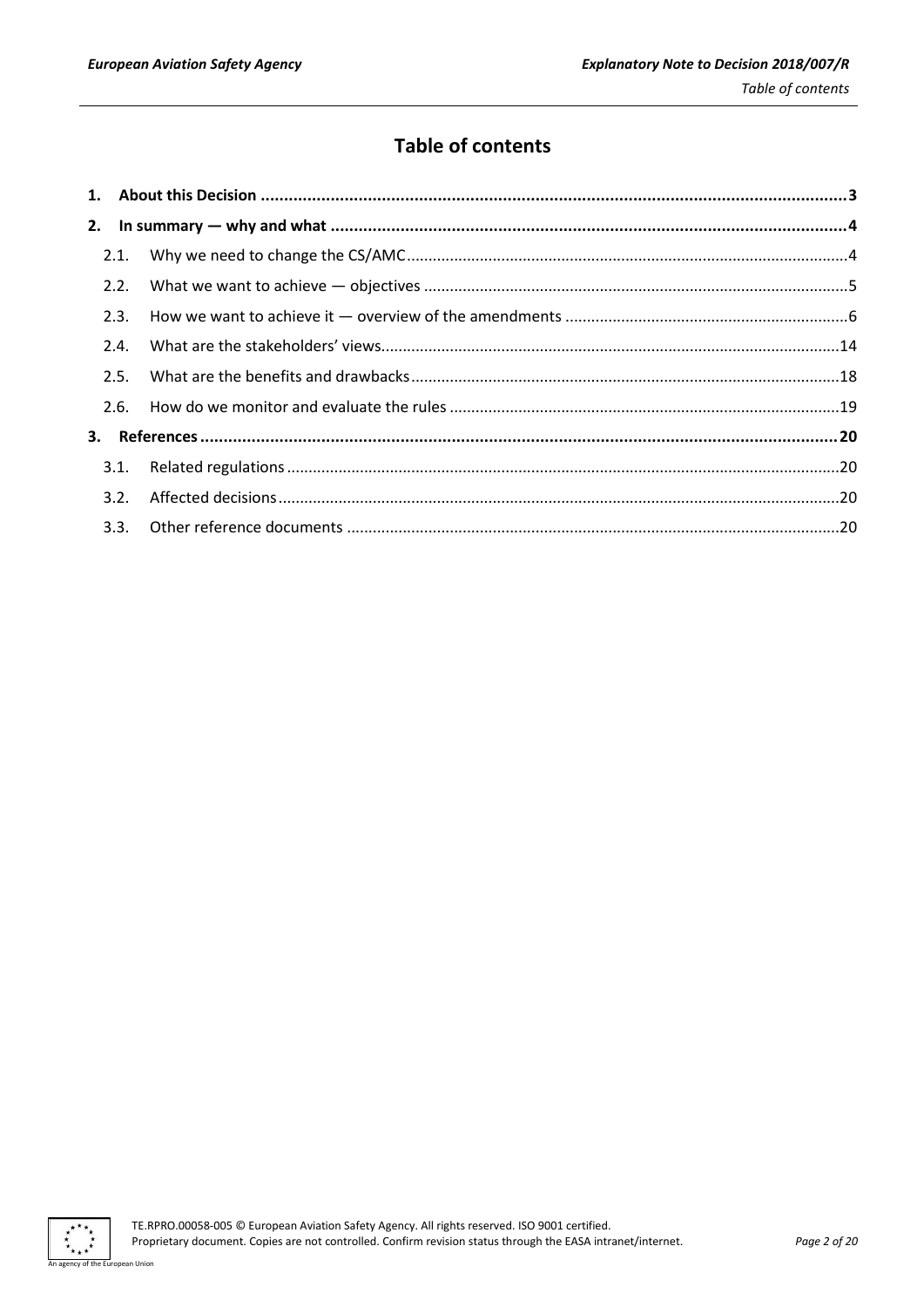## <span id="page-2-0"></span>**1. About this Decision**

The European Aviation Safety Agency (EASA) developed ED Decision 2018/007/R in line with Regulation (EC) No 216/2008<sup>1</sup> (hereinafter referred to as the 'Basic Regulation') and the Rulemaking Procedure<sup>2</sup>.

This rulemaking activity is included in the EASA 5-year Rulemaking Programme<sup>3</sup> under rulemaking task (RMT).0120 (27&29.008), RMT.0128 and RMT.0608. The scope and timescales of the task were defined in the related Terms of Reference<sup>4</sup>.

The draft text of this Decision relating to helicopter ditching has been developed by EASA based on the input of Rulemaking Group (RMG) RMT.0120 (27&29.008). All interested parties were consulted through NPA 2016-01<sup>5</sup>. 406 comments were received from all interested parties, including industry and national aviation authorities.

EASA reviewed the comments received during the consultation of NPA 2016-01 with the support of Review Group (RG) RMT.0120 (27&29.008). The comments received and EASA's responses thereto are presented in comment-response document (CRD) 2016-01 $^6$ .

The final text of this Decision, along with the certification specifications (CS) and acceptable means of compliance (AMC), has been developed by EASA based on the input of RG RMT.0120 (27&29.008).

The draft text of this Decision relating to personnel carrying device systems has been developed by EASA and was consulted with the Advisory Bodies in accordance with Article 16 'Special rulemaking procedure: accelerated procedure' of MB Decision No 18-2015. Due to the nature of the amendments, which are considered to have a negligible impact, and the fact that the matter has been consulted and discussed with relevant stakeholders (through certification memoranda, airworthiness directives and direct discussions), EASA elected to utilise the 'accelerated procedure' to introduce these amendments to CS-27 and CS-29.

The draft text of this Decision relating to gearbox lubrication has been developed by EASA based on the input of Rulemaking Group (RMG) RMT.0608. All interested parties were consulted through NPA 2017-07<sup>7</sup>. 99 comments were received from all interested parties, including industry and national aviation authorities.

EASA reviewed the comments received during the consultation of NPA 2017-07 with the support of Review Group (RG) RMT.0608. The comments received and EASA's responses thereto are presented in Comment-Response Document (CRD) CRD 2017-07<sup>8</sup>.

The final text of this Decision, along with the certification specifications (CS) and acceptable means of compliance (AMC), has been developed by EASA based on the input of RG RMT.0608.

The major milestones of this rulemaking activity are presented on the title page.

<https://www.easa.europa.eu/document-library/comment-response-documents>



5

8

Proprietary document. Copies are not controlled. Confirm revision status through the EASA intranet/internet. *Page 3 of 20* An agency of the European Union

**<sup>.</sup>** 1 Regulation (EC) No 216/2008 of the European Parliament and of the Council of 20 February 2008 on common rules in the field of civil aviation and establishing a European Aviation Safety Agency, and repealing Council Directive 91/670/EEC, Regulation (EC) No 1592/2002 and Directive 2004/36/EC (OJ L 79, 19.3.2008, p. 1) (http://eur-lex.europa.eu/legal-[content/EN/TXT/ ?qid=1467719701894&uri=CELEX:32008R0216\)](http://eur-lex.europa.eu/legal-content/EN/TXT/%20?qid=1467719701894&uri=CELEX:32008R0216).

<sup>2</sup> EASA Management Board (MB) Decision No 18-2015 of 15 December 2015 replacing Decision 01/2012 concerning the procedure to be applied by the Agency for the issuing of opinions, certification specifications, acceptable means of compliance and guidance material ('Rulemaking Procedure') [\(https://www.easa.europa.eu/sites/default/files/dfu/EASA%20MB%20Decision%2018-2015%20on%20Rulemaking%20Procedure.pdf\)](https://www.easa.europa.eu/sites/default/files/dfu/EASA%20MB%20Decision%2018-2015%20on%20Rulemaking%20Procedure.pdf).

<sup>3</sup> <http://easa.europa.eu/rulemaking/annual-programme-and-planning.php>

<sup>4</sup> <http://www.easa.europa.eu/document-library/terms-of-reference-and-group-compositions/tor-rmt0120-2729008>

In accordance with Article 52 of the Basic Regulation (EC) No 216/2008, and Articles 6(3) and 7 of the Rulemaking Procedure.

<sup>6</sup> <https://www.easa.europa.eu/document-library/comment-response-documents>

<sup>7</sup> In accordance with Article 52 of the Basic Regulation (EC) No 216/2008, and Articles 6(3) and 7 of the Rulemaking Procedure.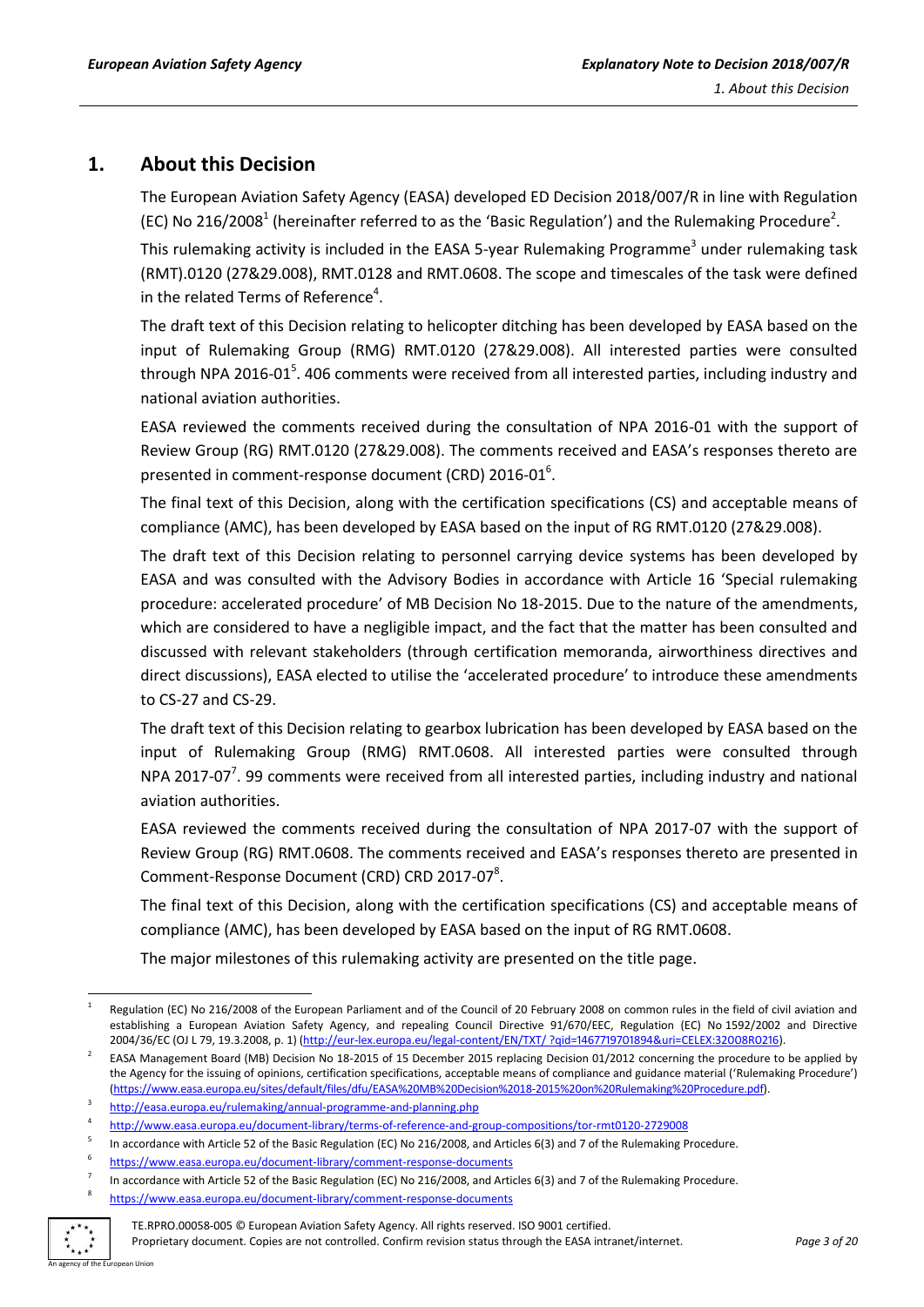## <span id="page-3-0"></span>**2. In summary — why and what**

## <span id="page-3-1"></span>**2.1. Why we need to change the CS/AMC**

RMT.0120: experience has shown that ditching/water impact events can lead to avoidable loss of life. In otherwise survivable water impacts, there have been avoidable drowning fatalities due to the inability of the occupants to rapidly escape from a capsized and flooded cabin or, after having successfully escaped, their inability to subsequently survive until the rescue services arrived. Even a successful helicopter ditching could still have catastrophic consequences due to the risk of a helicopter capsizing. Enhanced design standards have been developed to both reduce the likelihood of capsize and further improve the ability of occupants to escape and survive.

RMT.0128: when humans are transported under helicopter cargo hooks or hoists, the current CSs require all personnel-carrying device systems (PCDSs) to be approved and certified. However, the PCDS approval process using the current CSs that constitute the rotorcraft certification basis are not considered to be cost-effective, in particular when the PCDS is of a simple design.

EASA considers that if a PCDS is of a simple design and complies with European standards (that have been applied for the same devices when used to protect humans in non-flying activities), it will provide equivalent safety, there will not be a need to include this PCDS within the scope of the type certification of a rotorcraft, and it can be approved for use through other means such as Regulation (EC) No 965/2012 (the Air Operations Regulation).

RMT.0608: CS-29 currently requires a test to be performed to demonstrate that any failure that can result in a loss of gearbox lubricant will not impair the capability of the rotorcraft to operate under autorotative conditions for 15 minutes (Category B) or to continue safe flight for at least 30 minutes (Category A) unless such failures have a probability which is considered to be 'extremely remote'.

Service experience has highlighted a number of concerns with regard to the existing approach, including:

- the complexity of lubrication system failure modes can result in the potential for unforeseen variables which can make prediction of their associated criticality and frequency of occurrence very challenging.
- substantiation of gearbox loss of oil endurance through the completion of a 30-minute test simulating a 'loss of lubrication' condition will typically result in an associated rotorcraft flight manual (RFM) emergency procedure requiring that the rotorcraft be landed in a considerably shorter period of time. Taking into account the challenging environmental conditions associated with certain types of Category A rotorcraft operations, a substantiated capability for continued operation of at least 30 minutes after loss of lubrication, to be stated in the associated RFM emergency procedures, would improve the likelihood of a positive outcome of such an event.
- gearbox lubrication systems are currently not defined as part of the rotor drive system and are, therefore, not automatically subject to the safety analysis of CS 29.917(b), which requires a design assessment of the rotor drive system. Consideration of lubrication system safety via other approaches may not be fully representative as lubrication systems are typically an integral part of the rotor drive system.

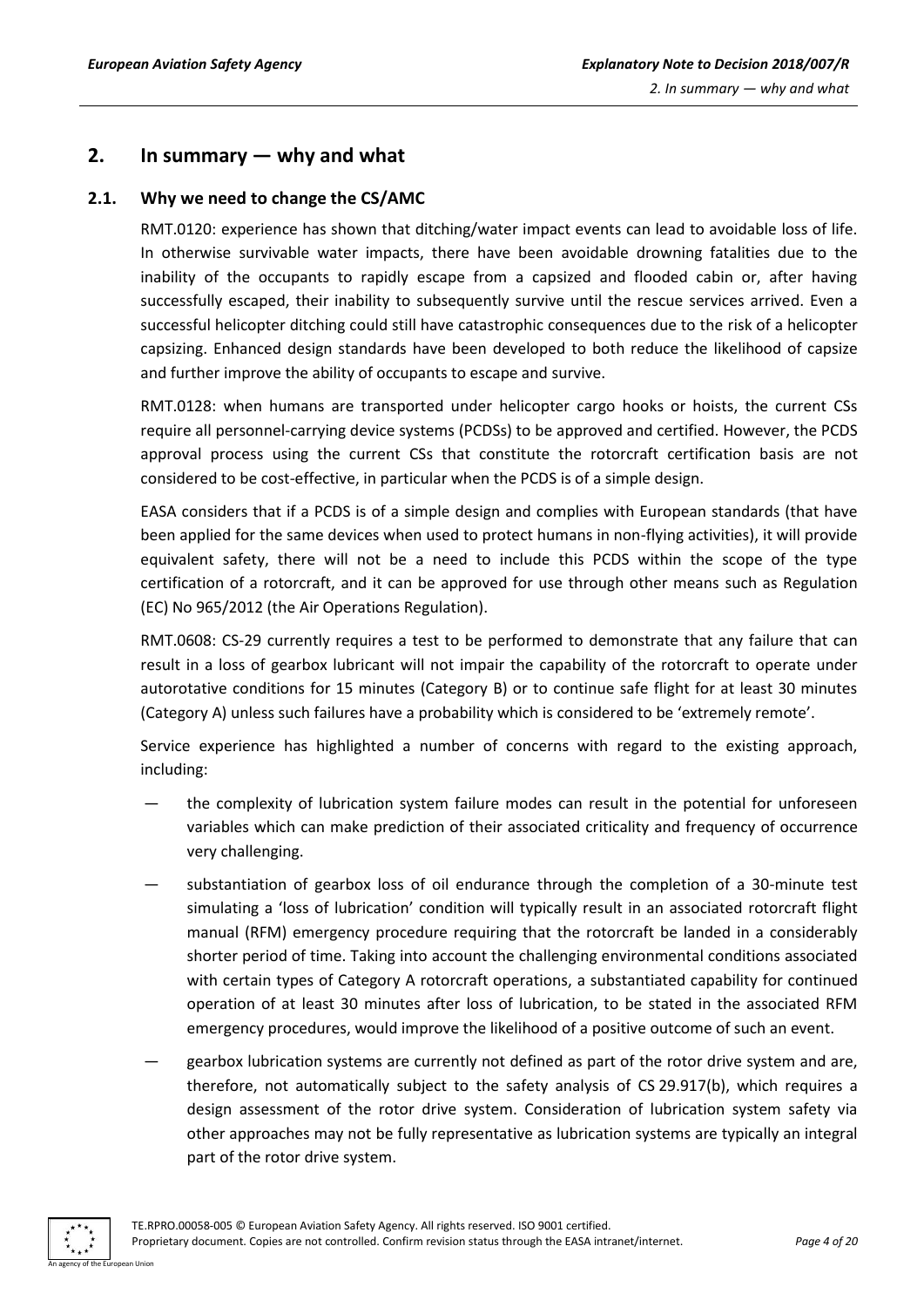### <span id="page-4-0"></span>**2.2. What we want to achieve — objectives**

The overall objectives of the EASA system are defined in Article 2 of the Basic Regulation. This proposal will contribute to the achievement of the overall objectives by addressing the issues outlined in Chapter 2.1.

The specific objective of this proposal are, therefore, to:

- RMT.0120: improve, with cost-efficient solutions, the safety of helicopter occupants in case of a ditching or a water impact event.
- RMT.0128:
	- introduce improved provisions to support the certification of complex PCDSs and external loads;
	- provide improved acceptable means of compliance for the certification of complex PCDSs and external loads; and
	- provide guidance on the appropriate methodology for applicants who opt to include simple PCDSs within the scope of type certification.
- RMT.0608: minimise the risk of hazardous and catastrophic failures related to loss of lubrication from rotorcraft gearboxes using pressurised lubrication systems.

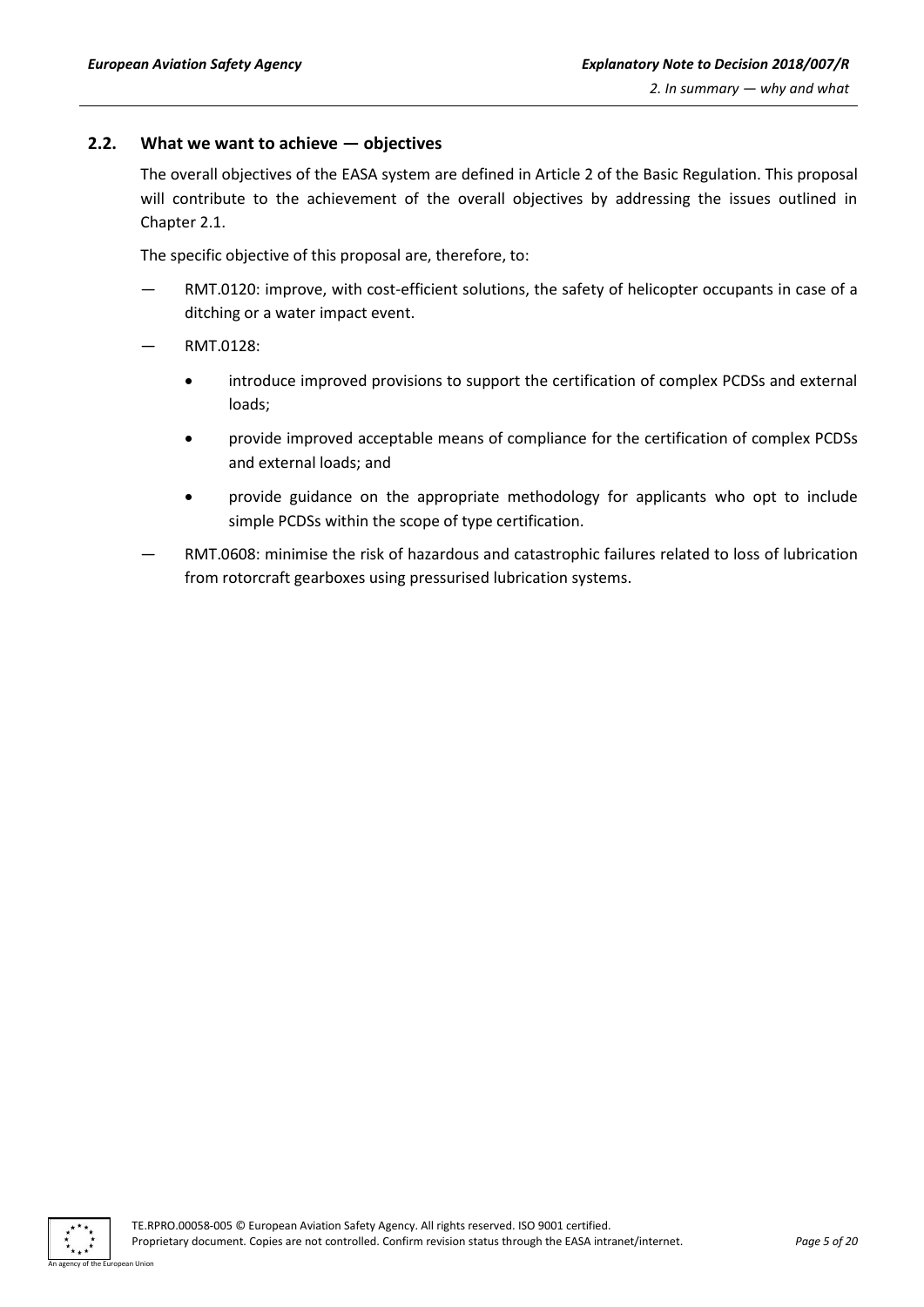#### <span id="page-5-0"></span>**2.3. How we want to achieve it — overview of the amendments**

This Decision that amends both CS-27 and CS-29:

- Establishes a new flotation stability certification methodology by which a target probability of capsizing following a ditching is set. This target probability of capsizing is then verified in sea conditions chosen by the applicant, by following a defined wave tank test specification using a scale model and irregular waves.
- Clarifies the structural ditching provisions and the conditions and loads that the helicopter structure and emergency flotation system must be able to withstand.
- Extends to CS-27 the requirement that non-jettisonable doors must have a means to enable them to remain open and secure, and clarifies that the means must function in all sea conditions for which certification is requested.
- Requires emergency flotation systems (EFSs) to automatically deploy in the event of entry into water, and in CS-29, that the helicopter should not sink in the event of any float being lost.
- Improves the identification and actuation of flight crew and passenger exits in the event of a ditching.
- Increases the minimum size of underwater emergency exits and defines the minimum ratio of passengers to underwater emergency exits, resulting in an increase in the number of emergency exits.
- Requires information relating to the sea conditions for which ditching certification has been obtained to be included in the rotorcraft flight manual.
- Clarifies that emergency equipment required by operating rules shall be certified for the sea conditions for which ditching certification has been obtained.
- Requires lift rafts to be remotely deployable in all floating attitudes and to have suitable retaining lines, and survival equipment to be attached to each lift raft. In addition, it should be possible to directly enter the lift raft from a ditched helicopter (CS-27 Category A and CS-29 types).
- If required by an operating rule, it requires the emergency locator beacon to be crash resistant.
- Clarifies the certification specifications (CSs) for external loads that are applicable to PCDSs by clearly differentiating between simple and complex PCDSs, and that only complex PCDSs require certification.
- Provides acceptable means of compliance (AMC) for external loads, and includes a definition of complex PCDSs.
- Provides guidance on the appropriate methodology for applicants to certify simple PCDSs if they elect to include simple PCDSs within the scope of type certification.
- Improves the safety assessment of pressurised lubrication systems and the certification and development testing specifications for the 'loss of lubrication' condition in order to substantiate a maximum period of continued operation which can be included in the RFM emergency procedures.

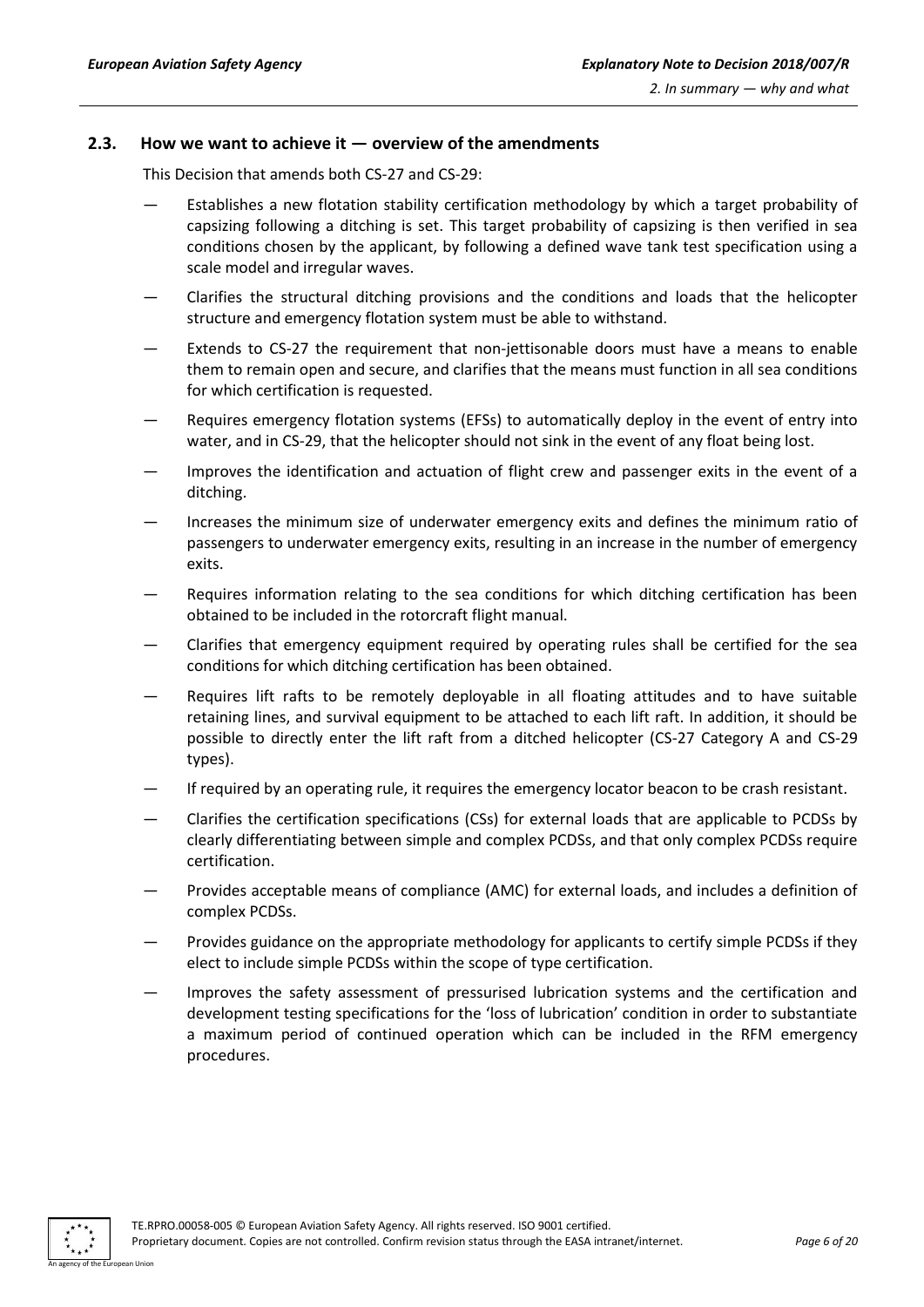In more detail:

#### **CS 27/29.563**

The terminology has been changed to align with new definitions, with the aim of clarifying terms used and ensuring compatibility both within the CS and between the CS and the Regulation (EU) No 965/2012<sup>9</sup> ('Air OPS Regulation').

The alleviation allowing the rotorcraft under consideration to have less than 30 kt forward velocity at water entry has been removed, although the need to consider the particle velocity of the wave has also been removed. These two changes, whilst making little change to the severity of the event to be considered, will simplify the showing of compliance.

The conditions that must be considered now include an emergency landing into the most severe sea conditions for which certification is requested by the applicant, and the provision defines the forward ground speed and vertical speed to be considered.

Means of compliance have been moved to Book 2 (AMC).

#### **CS 27/29.783**

It requires that non-jettisonable doors must remain open and secure in all sea conditions for which certification is requested.

In the case of CS-29, this requirement already existed, although it has been revised to clarify the sea conditions for which compliance is to be shown.

#### **CS 27/29.801**

The list of applicable CSs has been expanded.

The terminology has been changed to align with new definitions.

The new provision (c) has been added to mandate automatic deployment of emergency flotation systems and ensure their reliability and durability.

The text of (d) (former (c)) has been amended to establish an objective requirement that the rotorcraft does not exhibit unsafe characteristics during water entry.

Provision (e) (formerly (d)) is dedicated to post-ditching flotation stability. A new test objective has been added and the probability of capsizing in a 5-minute exposure to the sea conditions that must be demonstrated is defined. Text on compliance by computation has been removed as this is considered impractical within the present state of the art; however, it has been left open in the respective AMC. Text referring to the jettisoning of fuel has been removed. The jettisoning of fuel will not add to the buoyancy of the rotorcraft, but will likely raise the helicopter's CG, reducing stability, and may also create an additional hazard to occupants.

In the NPA, a new provision (g) was proposed to require high-visibility chevrons to be applied to the rotorcraft's undersurface to aid rescuers in locating the capsized rotorcraft and determining its orientation. Based upon the comments received during the consultation, EASA has decided to move this provision into the Air Operations Regulation.

<sup>9</sup> Commission Regulation (EU) No 965/2012 of 5 October 2012 laying down technical requirements and administrative procedures related to air operations pursuant to Regulation (EC) No 216/2008 of the European Parliament and of the Council (OJ L 296, 25.10.2012, p. 1).



**.**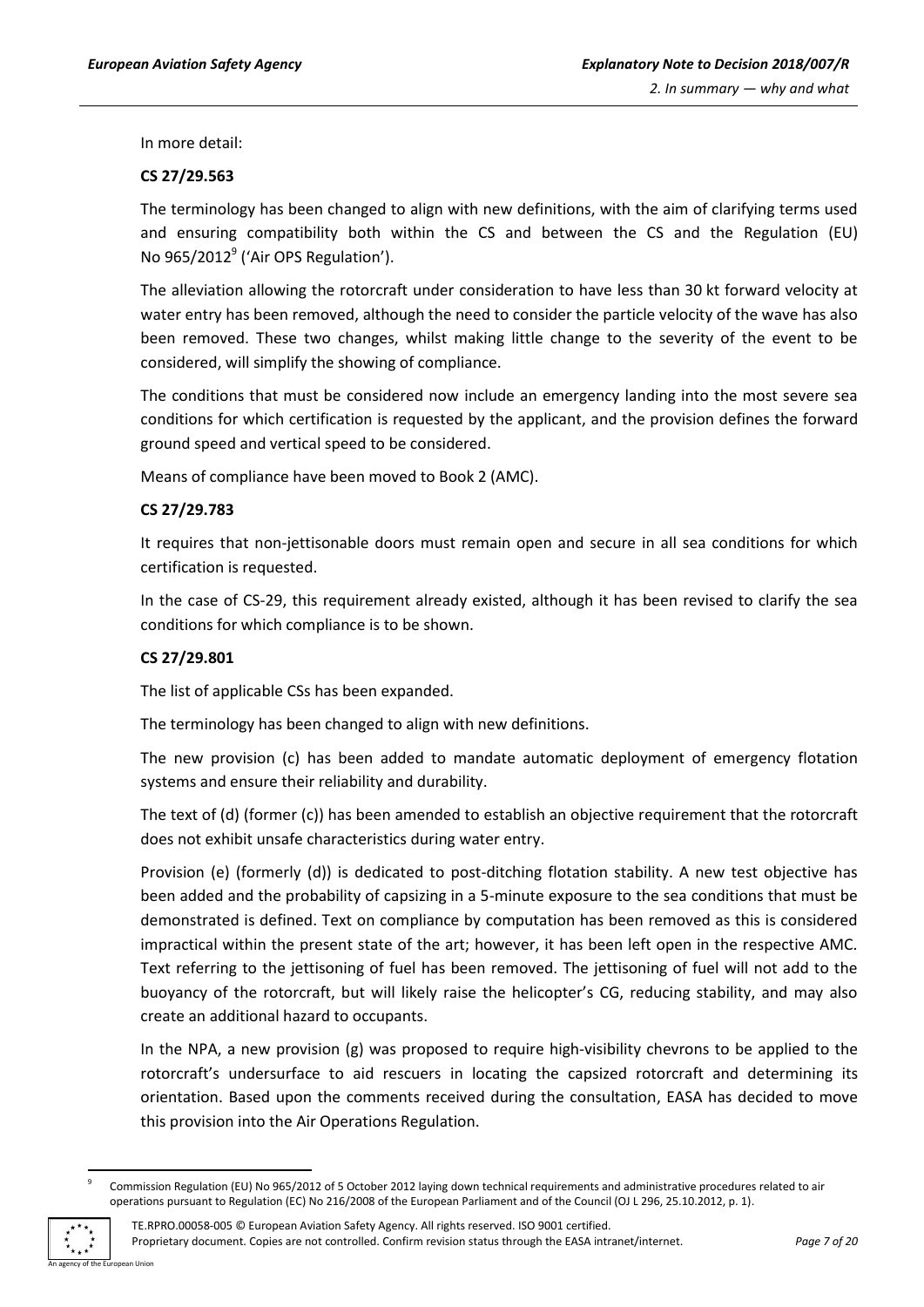In the NPA, a new provision (h) was proposed to require the sea conditions and any associated information (i.e. any mitigation used in determining the probability of capsizing to be identified in the performance information section of the RFM. After further consideration, EASA has decided that this provision would be better addressed in CS 29.1587. Please see the explanation there.

In the NPA, a new provision (i) was introduced as a design objective for enhanced post-capsize survivability provisions. After extensive consideration of the comments received, EASA has decided to not include this provision in this amendment of the CS due to the fact that the design solutions that have been identified are not sufficiently mature.

A new provision (g) (CS-29 only) has been added to address survivable water impact events and ensure that the rotorcraft will not sink following the loss of the largest flotation unit.

#### **CS 27/29.802**

In response to a comment on the NPA, it was decided that the provisions for helicopters that only need emergency flotation approval should be stated in a dedicated CS-27 and CS-29 provision, rather than via miscellaneous guidance (MG10) in the FAA AC.

For this reason, EASA decided to create CS 27/29.802.

Therefore, if certification of emergency flotation equipment is requested by the applicant, then the rotorcraft must be designed to:

- ensure that the flotation units and their attachments comply with the structural provisions of CS 27/29.563;
- additionally, ensure that the whole rotorcraft structure of a large CS-29 rotorcraft with a passenger seating capacity of 10 or more complies with the structural provisions of CS 29.563;
- provide the required post-ditching flotation stability and achieve the required probability of capsizing which is set at a higher allowable value than for ditching approval;
- ensure that a CS-27 Category A or CS-29 type rotorcraft does not sink following a functional loss of the largest flotation unit.

#### **CS 29.803**

The new provision CS 29.803(c) is introduced to require that a means be provided to allow passengers to step directly into the life raft(s) following a ditching in which the rotorcraft is in an upright position. Any doors used as (part of) this means must meet a certain number of the provisions for ditching emergency exits. These exits use the existing term 'ditching emergency exits', because, although this is a new requirement, with a new intent, this term best describes their purpose.

#### **CS 27/29.805**

The text has been reworded to clarify what is required when certification with ditching provisions is requested. Emergency exits are required to be useable with the rotorcraft upright or capsized (inverted).

Previously, flight crew emergency exits were not required to meet this fundamental requirement. The new term 'underwater emergency exit' is used to describe exits that meet this new requirement.

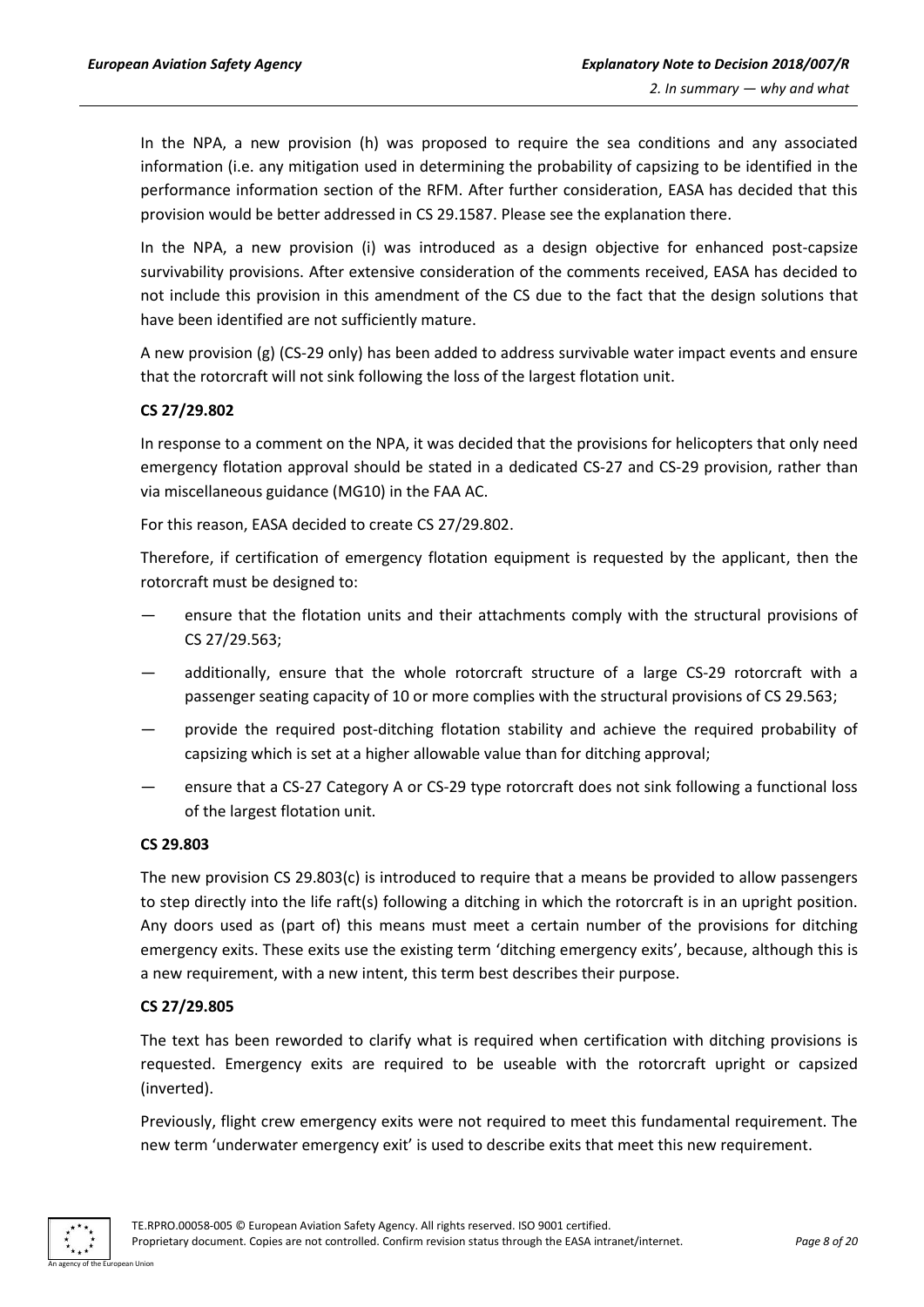In addition, and to further improve the requirements for flight crew emergency exits, for CS-27, it is required that the device to operate flight crew ditching emergency exit (pull tab(s), operating handle, 'push here' decal etc.) be marked with black and yellow stripes and be accessible with the flight crew member's harness locked, and be accessible for the range of flight crew heights.

The introduction of these latter new requirements can be found in CS 29.811 for large helicopters.

#### **CS 27/29.807**

The number of emergency exits that are required, for a rotorcraft approved with ditching provisions, has been increased. This is because a successful escape from a capsized rotorcraft will only be feasible with appreciably more exits than were previously required. As with flight crew emergency exits (see above), the term 'underwater emergency exits' was introduced for these exits.

In the case of CS-29 passenger exits, this term also serves to differentiate between the required exits used to escape a rotorcraft in the event of a capsize (underwater emergency exit) and the emergency exits, as required by the new CS 29.803(c)(1), that are used in the event of a ditching (which are called 'ditching emergency exits'). However, if the two different evacuation situations can be covered by one and the same exit, this is acceptable.

For CS-27, additional provisions have been added to require seat rows to be located relative to ditching emergency exits to best facilitate escape, and to require handholds to be available to assist in the location and operation of the exit as well as to egress through it. Guidance on what constitutes a handhold is provided in the respective AMC.

The introduction of these latter new provisions can be found in CS 29.809 and CS 29.813 for large helicopters.

#### **CS 29.809**

Openable windows have been clarified as being an acceptable emergency exit provision.

The new provision (j)(1) reiterates the need to design ditching emergency exits for use following a capsize.

The new provision (j)(2) requires ditching emergency exits to not be blocked when a sliding door is in the open and locked position. Jamming of the door in any intermediate position need not be considered, as the compounded probabilities are small and no damage should arise in a ditching that would result in jamming (CS 29.783(d)).

The new provision (j)(3) has been created for the installation of handholds inside the cabin to assist in emergency egress.

## **CS 29.811**

Emergency exit markings have been extended to include flight crew emergency exits.

The intent of the second sentence of (a) has been expanded and moved to the new (h)(1), especially applicable when ditching approval is requested by the applicant. Highly conspicuous illuminated markings that continue to function underwater are required. These markings are to be more conspicuous that those required by helicopters not approved with ditching provisions, i.e. so called 'Helicopter Emergency Egress Lighting Systems (HEELS)' markings.

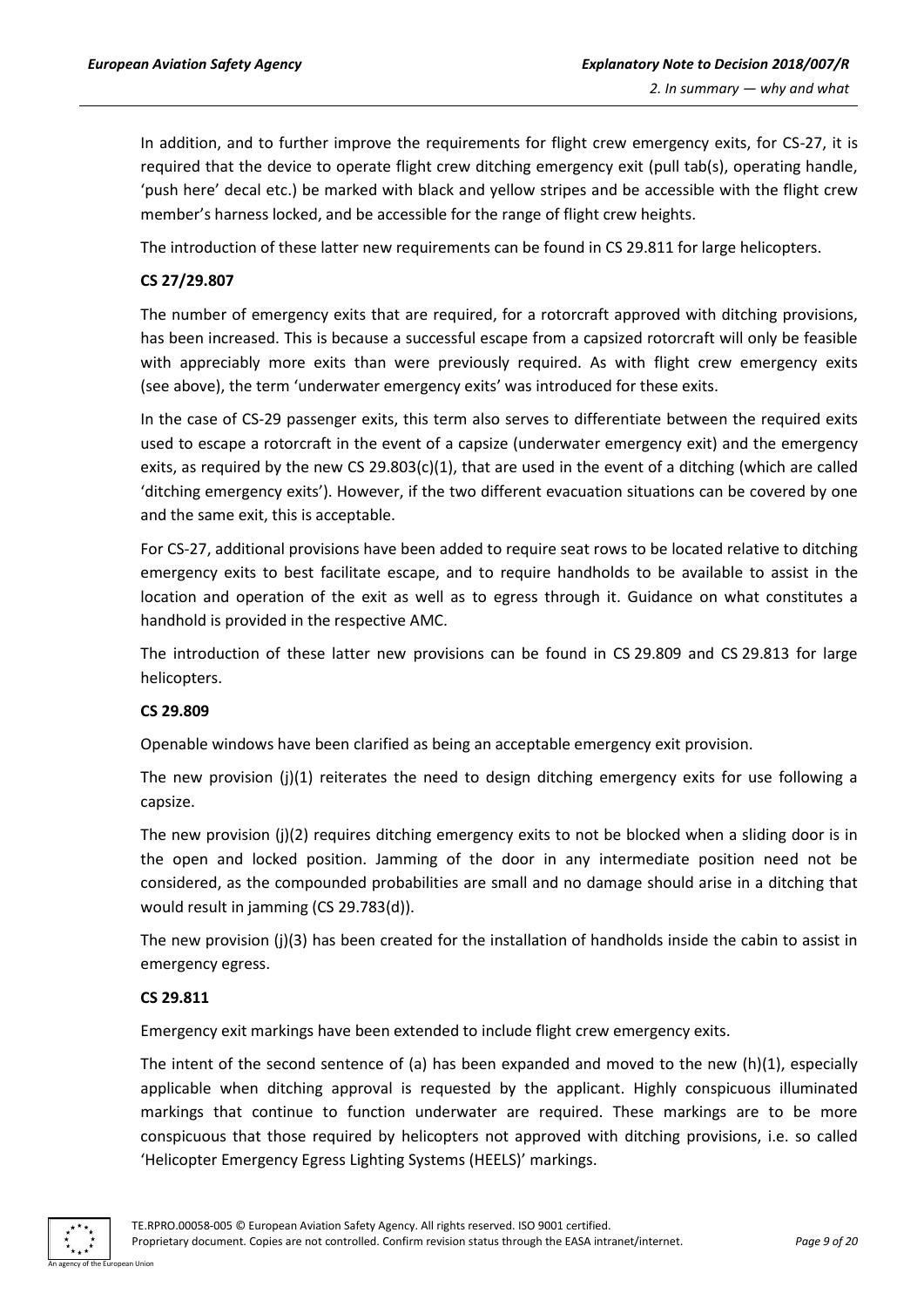(h)(2) has been added to make the operating devices for emergency exits more conspicuous underwater.

#### **CS 29.812**

Exterior emergency lighting is required for a ditching emergency exit.

#### **CS 29.813**

The new provision  $(d)(1)$  has been created to ensure that seat rows are located relative to ditching emergency exits so as to best facilitate escape from the rotorcraft.

The new provision (d)(2) requires handholds to be available to assist passengers in making a cross-cabin egress from a submerged cabin. Guidance on what constitutes a handhold for cross-cabin egress is provided in the respective AMC.

#### **CS 29.865 External Loads**

The provisions of CS 29.865 have been amended to clearly specify that only complex design PCDSs are required to be certified and included within the scope of type certification.

#### **CS 29.917 Design**

The provisions of CS 29.917(a) have been amended to include rotor drive system gearbox lubrication systems in the definition of the rotor drive system. This will result in these lubrication systems being considered within the scope of the design assessment of CS 29.917(b).

#### **CS 29.927 Additional Tests**

CS 29.927(c), addressing loss of lubrication for Category A rotorcraft, has been significantly changed. This is now a more objective-based CS and requires substantiation of the ability of the gearbox to continue safe operation for at least 30 minutes after indication of low oil pressure, followed by a safe landing. A test within the certification programme, simulating the most severe failure mode of the normal-use lubrication system. The most severe failure mode of the normal-use lubrication system is determined by the design assessment in CS 29.917.

#### **CS 27/29.1411**

The terminology has been changed.

Specific references to life rafts and life preservers have been transferred to CS 29.1415 to keep all ditching equipment provisions together and to preserve the general nature of this requirement as implied by its title.

#### **CS 27/29.1415**

Both CS 27.1415 and CS 29.1415 have been revised to better summarise the requirements for ditching equipment.

A clarification has been added that this is an optional provision.

Additionally, new requirements are added as follows;

Life rafts must be remotely deployable. The provision of deployment controls accessible to the flight crew, passengers in the cabin, and survivors in the water, is specified. Life rafts must be deployable with the rotorcraft in any foreseeable floating attitude.

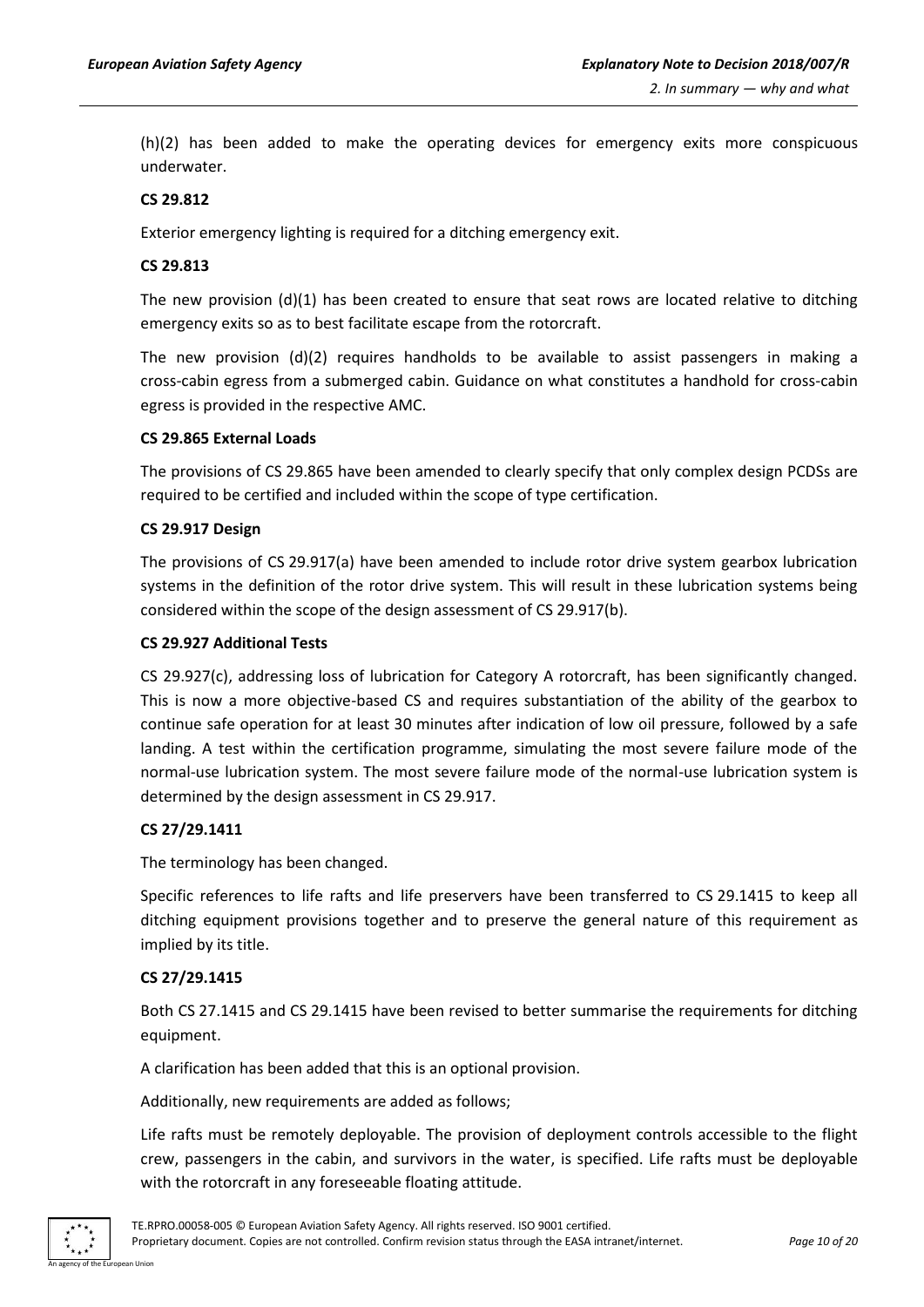The provision of a short and a long retaining line for each life raft is required. This brings the requirement into line with current practice.

It is required that each life raft be substantiated as being suitable for use in all sea conditions covered by the certification.

In the case of CS-29, it is specified that following the loss of any one life raft, the remaining life raft(s) must have sufficient overload capacity to accommodate all occupants.

#### **CS 27/29.1470**

This provision has been created to cover the installation of an emergency locator transmitter (ELT).

#### **CS 27/29.1555**

This provision has been amended to require emergency controls that may need to be operated underwater to be marked with black and yellow stripes.

#### **CS 27/29.1561**

The terminology has been changed.

It has been recognised that emergency controls may be operated by passengers.

All safety equipment requires both identification markings and a method of operation.

#### **CS 29.1585**

CS 29.1585 has been amended to add an additional powerplant limitation stating the need for the RFM emergency procedures to reflect the test evidence relating to the loss of gearbox lubrication.

#### **CS 27/29.1587**

This requirement was contained in CS 27/29.801 in the NPA. In response to a comment on the NPA, it was decided that that the requirement for the substantiated sea conditions and any associated information to be published in the rotorcraft flight manual would be more appropriately placed in CS 27/29.1587.

#### **CS-27 Appendix C**

Appendix C has been amended to require compliance with certain CS-29 provisions for CS-27 Category A rotorcraft certified for ditching, or having an emergency flotation system. In addition Appendix C is amended to include the references to the amended CS-29 provisions relating to loss of gearbox lubrication.

#### **AMC 27/29.563 (replaces FAA AC 27/29.563A)**

As a result of comments received during the consultation of the NPA, considerable discussion took place within the review group. This resulted in additional text to clarify what conditions should be considered, including:

- the worst sea conditions (for which certification is requested);
- the trajectory of the rotorcraft;
- the steepness of the plane of water that is impacted;
- the forward ground speed of the rotorcraft;

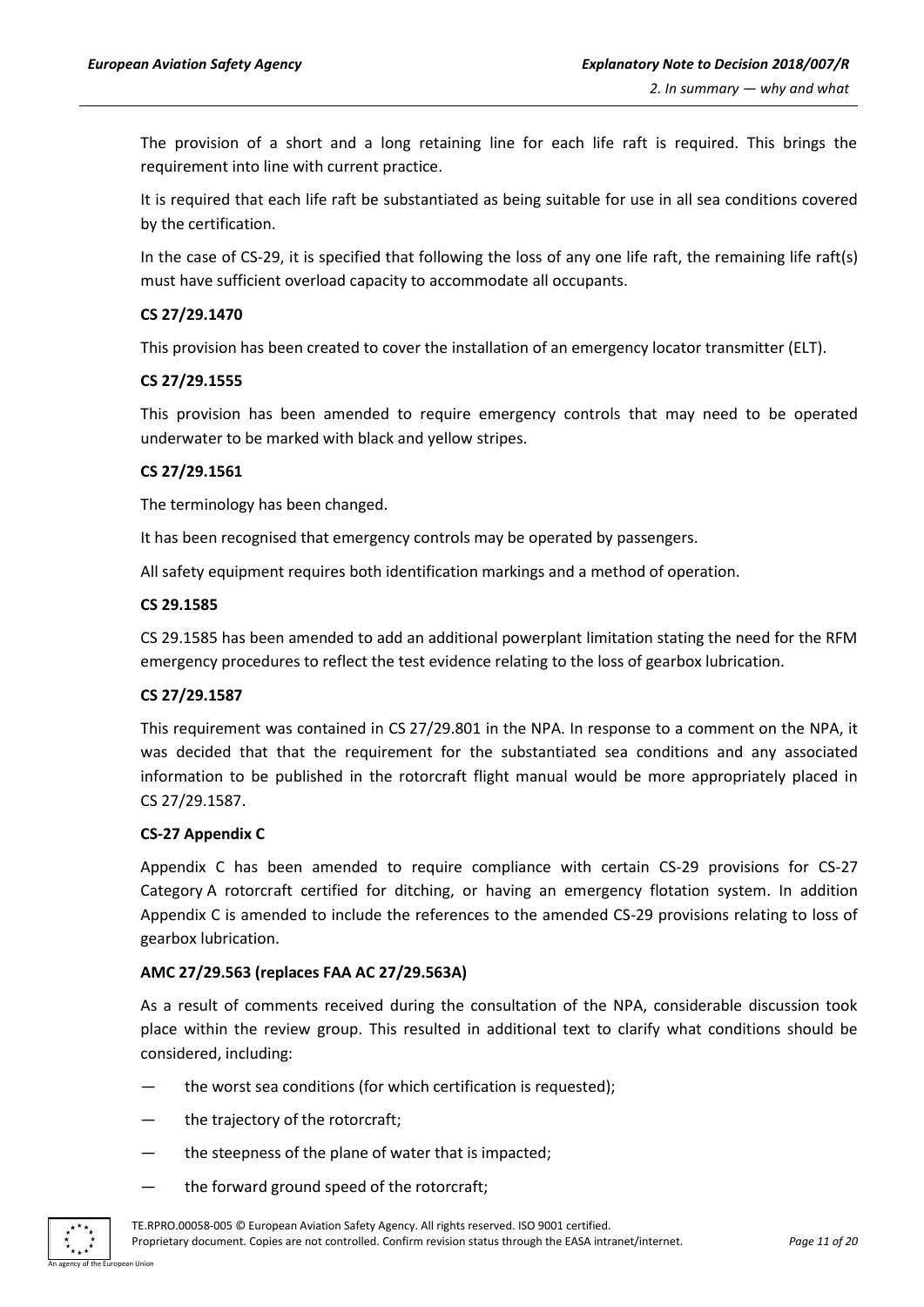how to address rotor lift.

In addition, AMC 29.563 also explains how the different configurations of floats should be addressed including fixed floats, floats intended to be deployed before water contact and floats intended to be deployed after water contact.

AMC 29.563 also explains how loads during flight should be applied to flotation systems.

#### **AMC 27/29.801 (replaces FAA AC 27/29.801)**

The definition of ditching has been amended and new definitions have been added. The current definition of ditching has been expanded to cover failures of other essential systems and not just engines. This would better align with ditching experience and RFM emergency procedures.

Terminology has been changed to align with new definitions.

This AMC reiterates that ditching certification is optional and is only applicable if requested by the applicant.

This AMC explains that all potential failure conditions that could result in a 'land immediately' action by the pilot are in the scope of ditching and this directly contributes to changes in the water entry conditions. The limiting conditions for water entry have been retained, however, it is no longer acceptable for the maximum forward speed to be demonstrated to be less than 15.4 m/s (30 kt).

Miscellaneous Guidance (MG) 10 has been superseded by CS 27/29.802 as an alternative means for the substantiation of an emergency flotation system.

This AMC explains the new design objective to establish a capsize probability. The water conditions on which ditching substantiation is based are selectable by the applicant.

The concept of a 'wet floor' is introduced where a portion of the ditched cabin is below the water line.

The need for the rotorcraft to not sink in the event of the loss of the largest flotation unit is re-affirmed.

A clarification has been provided that the life raft should be directly accessible from the cabin to allow direct transfer of occupants when the helicopter is floating upright.

Guidance on automatic EFS arming, actuation and good design practice has been added.

Guidance on information required by the RFM has been added.

#### **AMC 27/29.801(e) (new AMC)**

It includes a new model test specification for rotorcraft ditching certification in irregular waves.

#### **AMC 29.803(c) (new AMC)**

This AMC provides guidance and means of compliance on designating doors for use in a ditching.

#### **AMC 27/29.805(c) (replaces FAA AC 27/29.805A)**

The terminology has been changed.

Guidance has been included on the design of flight crew emergency exits.

It has been accepted that flight crew may not have direct access to life raft(s).

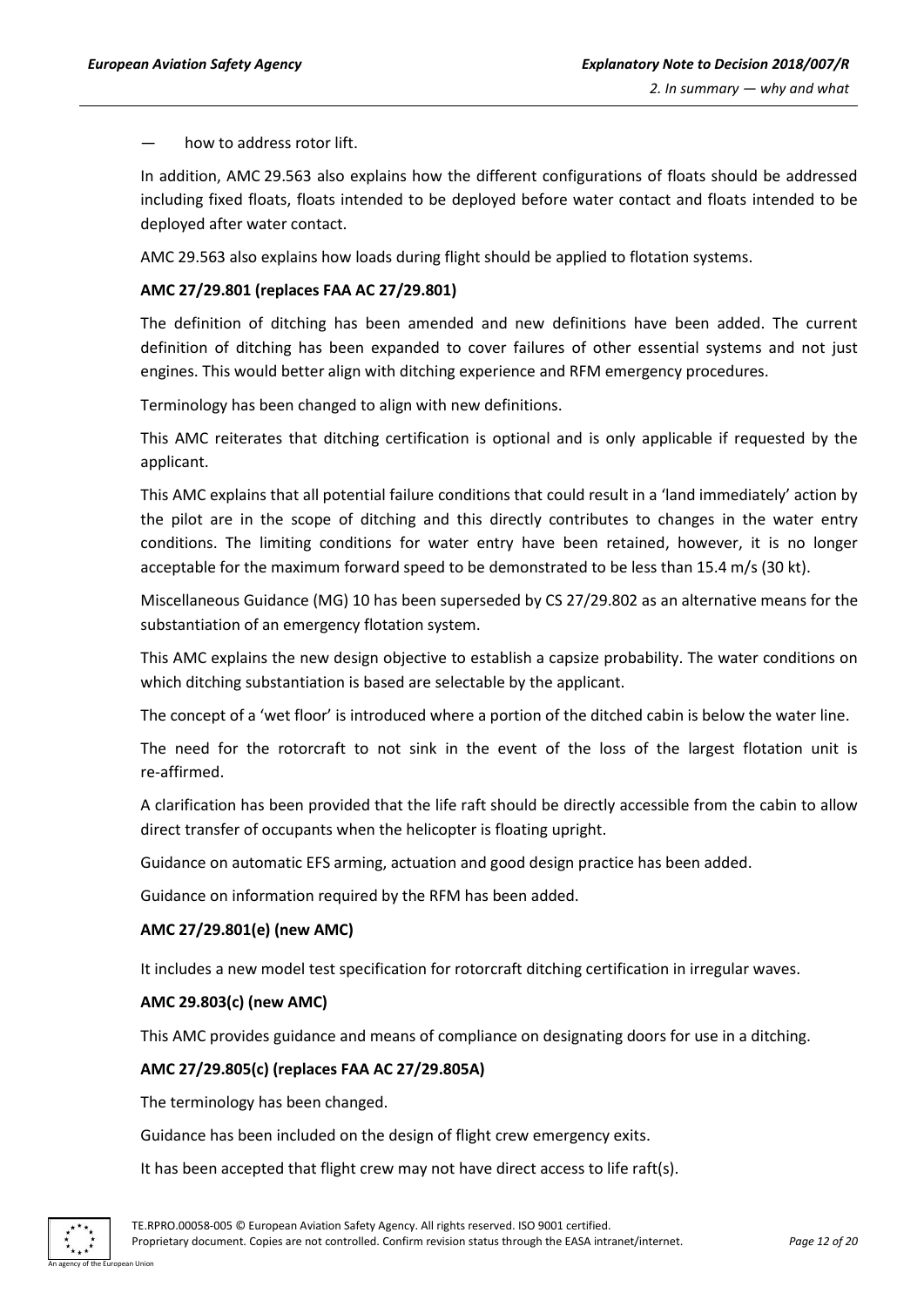#### **AMC 27/29.807 (supplements FAA AC 27/29.807 and replaces AC 27/29.807A and AC 27/29.807B)**

It provides AMC/GM relating to the provision for underwater emergency exits and cabin layout.

This AMC also clarifies the difference between the newly introduced term 'underwater emergency exit' and a 'ditching emergency exit'.

#### **AMC 29.809 (supplements FAA AC 29.809)**

It provides AMC/GM relating to all emergency exits, and in particular, to features that would not be considered to meet the 'simple and obvious' provision of CS 29.809(c).

The provisions of the new item (j) include that exits should be useable underwater, escape from a capsized rotorcraft should be feasible in the case that any door(s) may be open, and handholds should be provided adjacent to exits.

The standardisation of the position for openable window operating mechanisms is also added as a new provision.

#### **AMC 29.811(h) (supplements FAA AC 29.811 and AC 29.811A)**

It provides AMC/GM relating to the marking of underwater emergency exits.

#### **AMC 29.813 (supplements FAA AC 29.813)**

It provides AMC/GM on the location of passenger seats in relation to the underwater emergency exits in order to best facilitate underwater escape.

#### **AMC 29.865 External Loads**

The AMC to CS 29.865 has been amended to clearly define what EASA considers to be a complex PCDS design and, therefore, requires it to be certified.

In addition, the AMC to CS 29.865 also contains appropriate guidance and means for an applicant to include a simple PCDS within the scope of type certification if they elect to do so, noting that this is not required.

#### **AMC 29.917 Design**

As the scope of this design assessment is currently limited to single hazardous and catastrophic failures, additional AMC is needed to supplement FAA AC 29-2C, supporting CS 29.917(b), specifically with regard to lubrication systems.

#### **AMC 29.927 Additional tests**

This supplementary AMC explains the methodology and conditions simulating the most severe failure mode of the normal-use lubrication system. It also explains the criteria that should be used to establish the maximum period of operation following loss of lubrication.

#### **AMC 27/29.1411 (amended version of AC 27/29.1411)**

The terminology has been changed to improve its clarity.

#### **AMC 27/29.1415 (amended version of AC 27/29.1415)**

The terminology has been changed to improve its clarity.

Guidance on life raft deployment has been added.

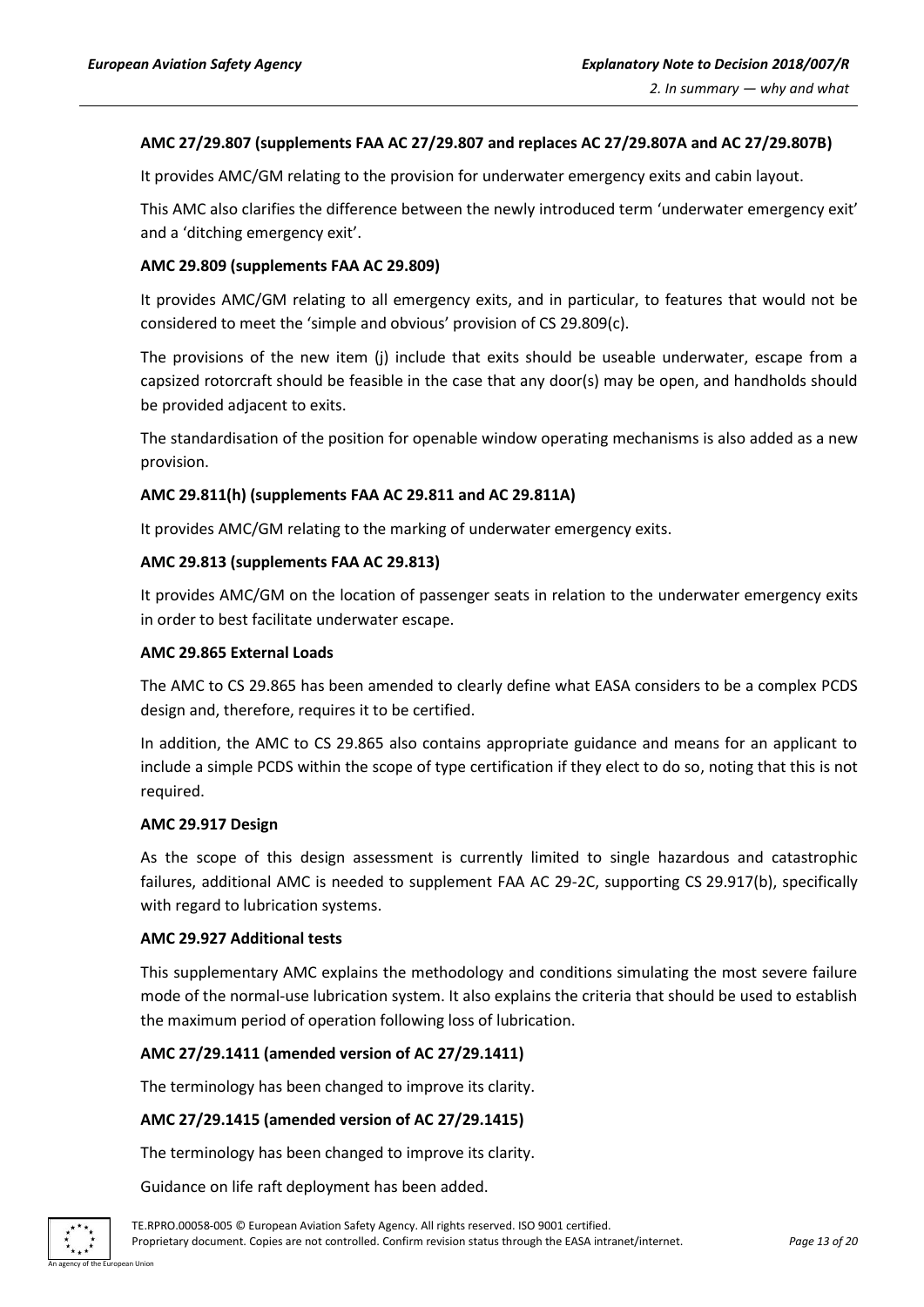#### **AMC 27/29.1470**

A new AMC has been created to provide guidance on the installation of ELTs.

#### **AMC 27/29.1555 (supplements FAA AC 27/29.1555)**

A new AMC has been created to clarify the need for emergency controls for use following a ditching or water impact to be marked with black and yellow stripes, instead of them being coloured red.

#### **AMC 27/29.1561 (amended version of AC 27/29.1561)**

This is an amended version of AC 27/29.1561 to better align it with the changes to CS 27/29.1561.

#### **AMC 27/29 MG 10 (amended version of AC 27/29 MG 10)**

With the introduction of the new provision for emergency flotation systems in CS 29.802, the guidance contained in AMC 29 MG 10 is no longer required.

### <span id="page-13-0"></span>**2.4. What are the stakeholders' views**

#### Proportionality for rotorcraft that only require emergency flotation systems (CS 27/29.802)

The current operating rules only require a rotorcraft to be certified with full ditching provisions if it operates more than 10 minutes from land, over hostile sea areas. Ditching certification is performed only if requested by the applicant. Rotorcraft that operate more than 10 minutes from land, over non-hostile sea areas, are only required to have emergency flotation systems.

In the NPA, it was proposed to update the certification standards for both CS-27 and CS-29 in the associated FAA AC MG10 to set specific load requirements, and to require the water entry behaviour of the rotorcraft to be substantiated. This would make the resultant emergency flotation system more like that required for ditching certification.

Some commentators stated that this was excessive for rotorcraft that would only fly over non-hostile sea areas and that there was a need for greater proportionality. Furthermore, it was pointed out that the use of FAA AC material (MG10) as AMC to set certification requirements was inappropriate.

In response, EASA has created new (but optional) certification specifications CS 27/29.802 for emergency flotation systems.

In order to ensure proportionality for CS-27 rotorcraft and large rotorcraft with 9 or less passengers, emergency flotation systems are only required to meet the structural requirements of CS 27/29.563 for the flotation units and their attachments. Furthermore, rotorcraft certified with only emergency flotation systems are required to demonstrate a less stringent probability of capsizing compared to certification with full ditching provisions. Finally, the requirement for the behaviour of the rotorcraft upon water entry to be substantiated has been removed.

#### Irregular Wave Testing Specification (CS 27/29.801(e) and AMC 27/29.801(e))

Comments were received from industry relating to uncertainty as to how to implement the probabilistic capsize resistance test specification in practice. Although some uncertainty is to be expected with any new certification test method, it was decided to consult with several wave tank test facilities in order to identify further clarifications that could be made to the test specification contained in the AMC text and to gain independent opinions regarding the feasibility and ease of carrying out the required testing.

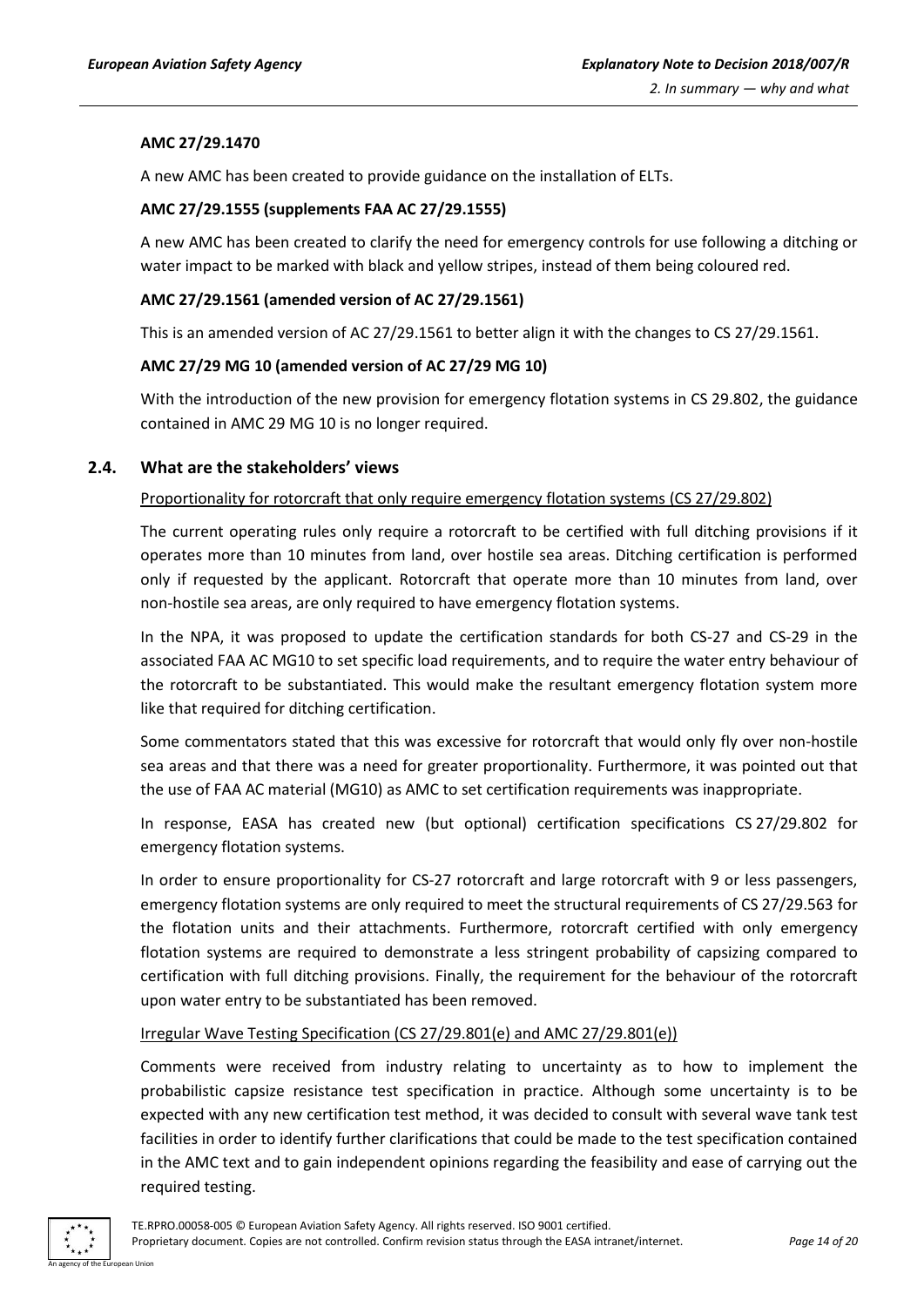Fruitful discussions took place regarding the details and practicalities of testing scale helicopter models in a wave basin. Practical issues relating to long duration runs, and test durations made up from multiple short exposures to the waves were discussed. It was determined that there was a need to reconsider the acceptable and realistically achievable capsize probabilities when balanced against the total test programme duration.

This was also necessary in light of the decision to not include the provisions for post-capsize survivability features (CS 29.801(i)) at this time (see below).

This has resulted in pragmatic and realistically achievable allowable capsize probabilities, which can be demonstrated during wave tank testing.

The wave tank test specification was also amended in other ways to improve its clarity and usability, in accordance with this discussion and other comments received, and it now constitutes a specification that can be fully utilised.

#### Post-Capsize Survivability features (CS 29.801(i))

The proposed amendments to CS-29 in NPA 2016-01 included an objective-based provision (CS 29.801(i)) for 'post-capsize survivability features' that take into account occupant breath-hold time. The associated AMC 29.801 stated that a design that included an 'air pocket' (where a significant portion of the helicopter remains above the water line and provides air for survivors) would be one possible means to provide such features. The intention was that after capsize (as a result of a ditching or water impact) the emergency flotation system (EFS) of the helicopter would be specifically designed to assure a capsized floating attitude with an appreciable portion of the fuselage above water. This would provide an 'air pocket' in the passenger cabin, which would allow passengers/crew who had not managed to rapidly escape the aircraft to readily find a source of breathable air while they orientate themselves and make their escape.

The proposed AMC 29.801 also stated that provision of an emergency breathing system (EBS) to each helicopter occupant would not be seen as fully meeting the safety objectives required by the new CS. This was because although each EBS has been designed to provide the best achievable improvement in survival in a fully submerged cabin for existing helicopter types, its efficacy is highly dependent on individual performance, due to such issues as physiological differences and the ability to retain the benefits of relatively complex training.

A significant number of comments were received during the consultation of NPA 2016-01 regarding the 'post-capsize survivability features'. Some stakeholders considered that the proposed amendment was too prescriptive, as the only identified means of compliance in the AMC was the provision of an 'air pocket', and another design (EBS) was specifically ruled out.

Some stakeholders also challenged the technical feasibility of providing an 'air pocket' through the enhancement of the EFS. A number of technical challenges were identified, and these include the potential for:

- inadvertent deployment of the modified EFS, resulting in a catastrophic event (e.g. flotation units needing to be closer to the main rotor to achieve the required floating attitude);
- hot exhaust gases acting upon the flotation units' stowage location(s), setting unachievable standards for material selection;

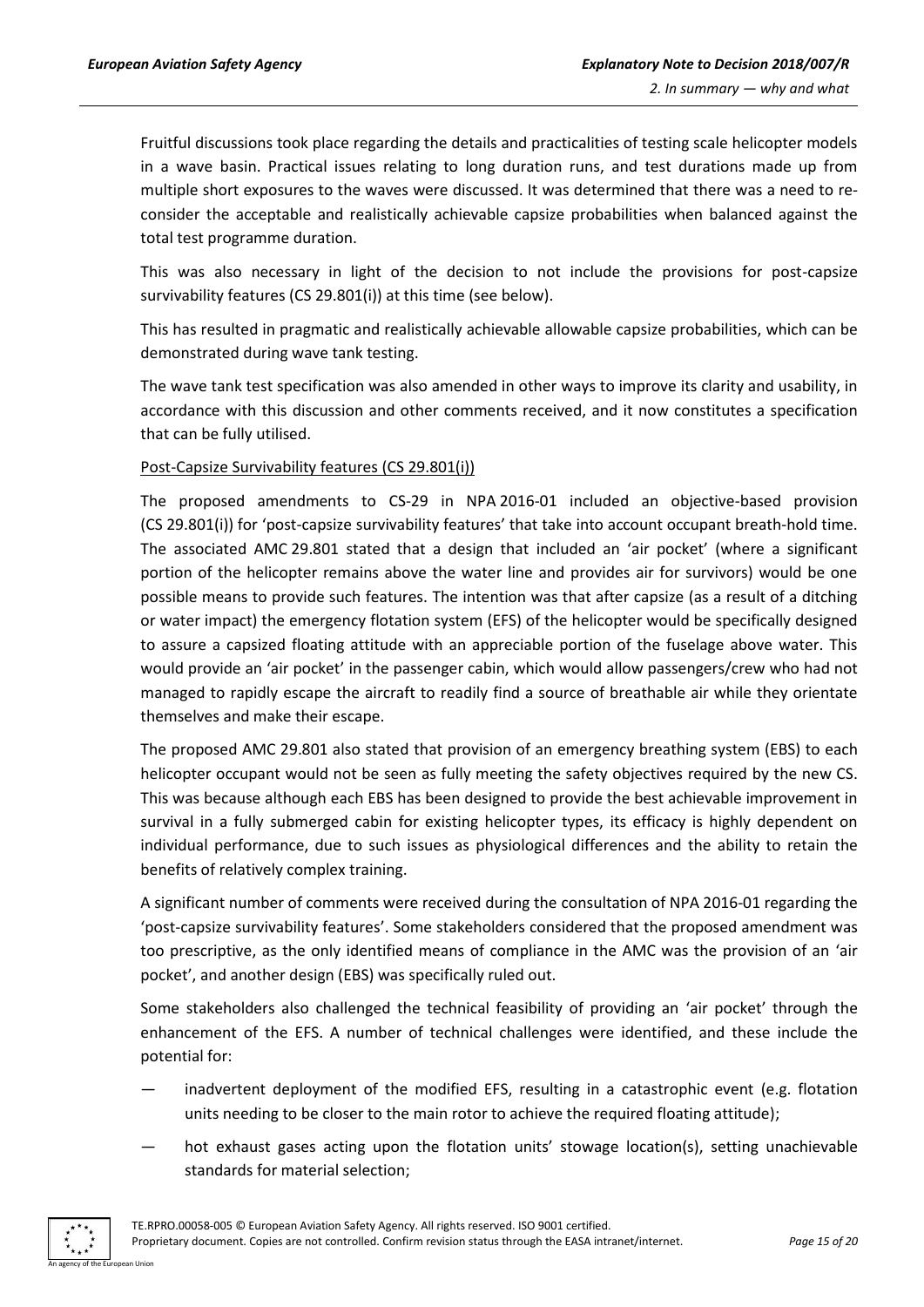- aerodynamic disturbance in the complex area close to the main rotor due to the protruding volume for the higher-mounted stowed flotation units;
- the need to design for potential damage to a high-mounted flotation unit by the main rotor immediately after inflation and before the main rotor has stopped turning.

In their comments, helicopter designers expressed serious concerns about the above items, and particularly in regard to the introduction of an additional catastrophic hazard. The main concern related to the potential for the inadvertent deployment of a high-mounted flotation unit close to the main rotor. Helicopter manufacturers stated that the technical challenge posed by needing to design a device with high integrity to prevent any inadvertent deployment in the vicinity of the main rotor was excessive.

In response to NPA 2016-01, helicopter manufacturers also proposed that emergency breathing systems should be deemed to be an acceptable means of compliance with the required 'post-capsize survivability features'.

Comments relating to the proposed CS 29.801(i) provision and its associated AMC text were the subject of much debate and discussion. Due to the members of the review group having appreciably different views, it was agreed that further discussions would be most unlikely to result in a resolution of the two opposing positions.

After considerable deliberation, EASA decided that the proposed 'air pocket' design solution was insufficiently technically mature to be presented as a possible means to achieve the improvement in safety intended by the proposed CS. EASA concluded that further research should be conducted with regards to the 'air pocket' solution, focussing on the areas of concern that had been raised by the adverse comments.

Due to the fact that a sufficiently mature design solution that can fully provide the required 'post-capsize survivability features' cannot be confirmed at this time, EASA has also decided that the CS 29.801(i) provision should not be included in the amendment to CS-29 at this time.

EASA will actively follow technological developments and related research into enhanced EFSs that could provide an 'air pocket' in the event of a helicopter capsize. EASA may reconsider the inclusion of certification specifications for 'post-capsize survivability features' if such research and technological developments reach a sufficient level of maturity.

#### Definitions and Terminology

Due to comments received, considerable discussion took place in the review group in relation to the definition of a ditching itself.

The original CS-29 definition of ditching was:

*An emergency landing on the water, deliberately executed, with the intent of abandoning the helicopter as soon as practical. The helicopter is assumed to be intact prior to alighting on the water with all controls and essential systems, except engines, functioning properly.*

The proposed definition in the NPA was;

*An emergency landing on water, deliberately executed in accordance with Rotorcraft Flight Manual procedures, with the intent of abandoning the rotorcraft as soon as practical.*

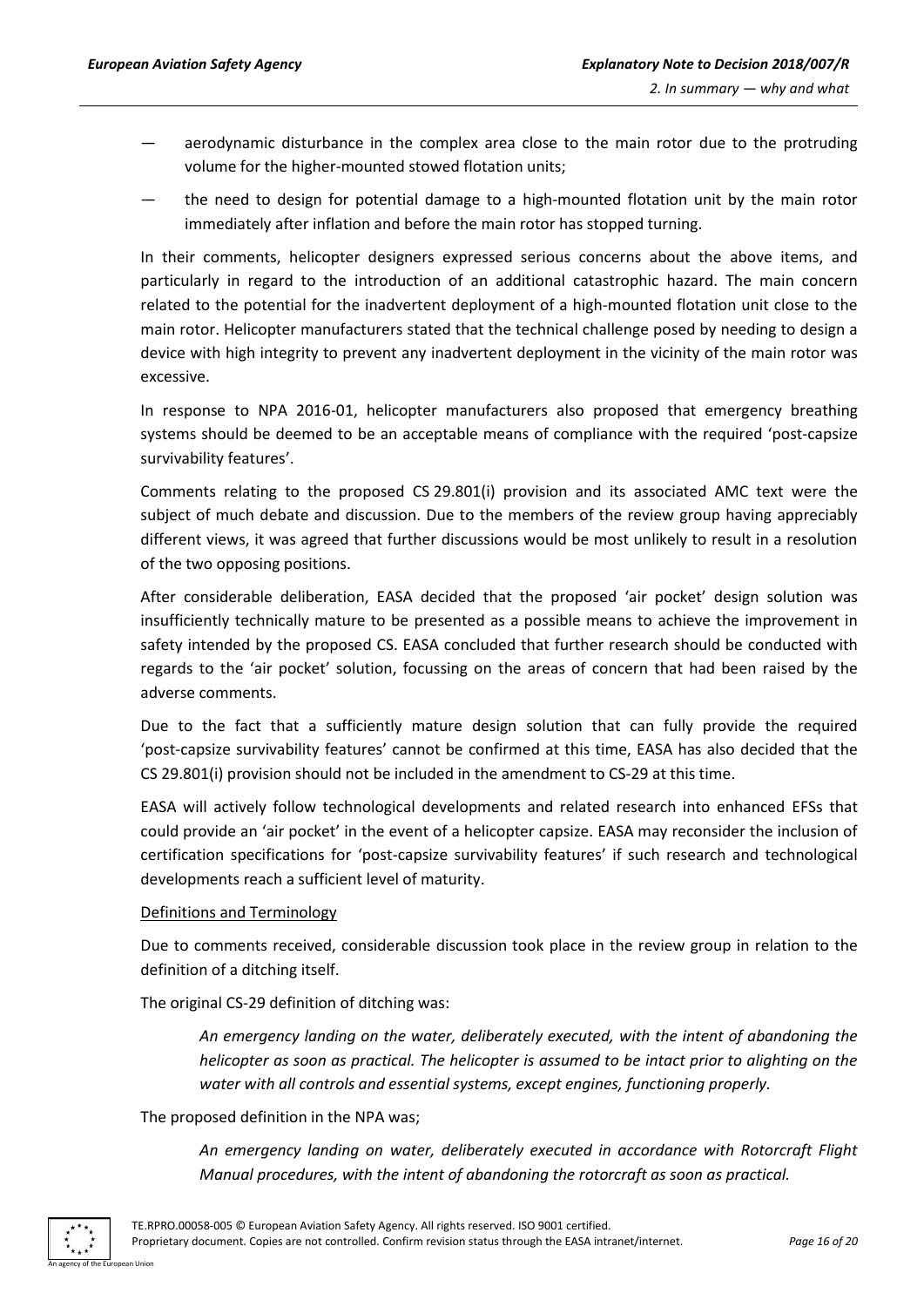The outcome of the discussions is the now agreed definition for ditching;

*A controlled emergency landing on water, deliberately executed in accordance with rotorcraft flight manual procedures, with the intent of abandoning the rotorcraft as soon as practical.*

Comments were received to clarify the use of the term 'Ditching Emergency Exit'. This term has existed for many years in CS-27 and CS-29 and is used when specifying the additional exit requirements for rotorcraft certified with ditching provisions.

The NPA proposed an increase in the number of emergency exits that are required, and also an entirely new requirement, for a means to facilitate a 'direct step into' life rafts. The NPA did not propose to give the exits employed for the latter operation a specific name.

Discussion took place in the review group as to whether it would be more logical to use the term 'ditching emergency exit' for the 'direct step into exits', as these are for use in a ditching (with the helicopter upright on the water, in which 'direct step into' life raft boarding is possible), and to designate the other exits 'underwater emergency exits', as it is the capsize case that demands the higher number of exits (possible in a ditching, but much more likely to be the result of a water impact). It should be noted that these two types of exits may be one and the same in some cases.

In summary, three types of emergency exits are now designated, as follows:

- 'Emergency exit', as currently required, for all rotorcraft, irrespective of whether they are approved for overwater flight more than 10 minutes from land.
- 'Ditching emergency exit' required for certification with ditching provisions only, for CS-29 types only (by CS 29.803(c)(1)), to enable 'direct step into' life-raft boarding for passengers. Although this term is currently used in both CS-27 and CS-29, it is to be noted that in its new usage, the associated exits will have a more focussed purpose, and no contradiction/confusion relative to the current usage is expected.
- 'Underwater emergency exit' required for certification with ditching provisions only, for flight crew and passengers of both small and large rotorcraft. An appreciable increase in the number of exits required provides a new and higher standard for survivability post-capsize. This is a new classification of exit, with a new safety intent, and thus the creation of a new term is considered to be appropriate.

#### Structural aspects

Due to significant comments received on the ability to interpret the structural ditching provisions, it was decided that there was a need to improve and better explain the overall approach intended by CS 27/29.563. Terms such as 'most critical wave', 'wave surface', and 'steepness' lacked detailed explanations. Furthermore, it was noted that the use of units was inconsistent (ft/s, fps, km/h, m/s, etc.).

Discussions in the review group also concluded that still further work was required in order to achieve a clear standard. Clarifications were required for which tests are needed for 'inflate EFS before vs after water entry' options, and detailed usage of the simplified 'stationary plane of water' approach as presented in the NPA. In addition it was agreed that the CS provision itself should be simpler and that more details should be provided in the AMC.

An appreciable revision to the requirement and AMC texts has been performed.

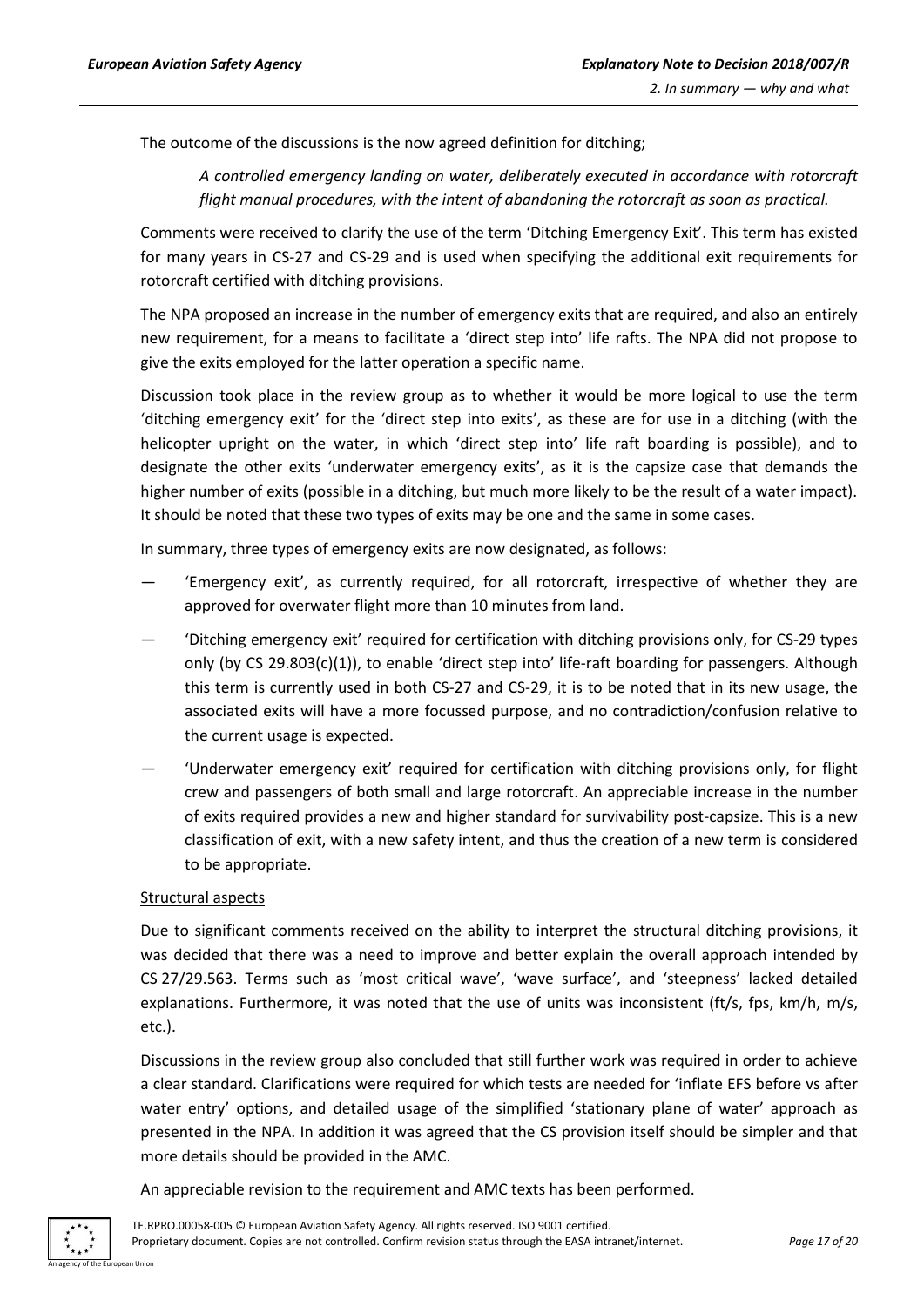#### Under-fuselage chevrons

Comments were received on the appropriateness of a CS provision for under-fuselage chevrons on all rotorcraft certified for emergency flotation or full ditching.

There were some comments that this should be a helicopters used for offshore operations (HOFO) operational requirement within the Air OPS Regulation. This would alleviate the perceived negative cosmetic issue chevrons might pose for owners/operators of helicopters that are operated overwater in roles such as air taxis, private operations, etc.

Discussion took place in the review group on whether or not it would be more appropriate to include the need for chevrons in the Air OPS Regulation and to only require them for offshore operations (i.e. in support of oil/gas exploitation, wind farm operations, and sea pilot transfers only). It was considered that the air taxi/private operations sector is limited and that the majority of cases would be addressed by transferring the requirement into the operational regulations for HOFO.

#### Personnel carrying device systems

During the consultation of the draft Certification Memorandum entitled 'Helicopter External Loads Personnel Carrying Device System', which was launched on 3 December 2013, a number of comments were received from stakeholders stating that simple PCDSs should not be included in the scope of type certification due to the impracticalities and inflexibilities that are created by doing so.

During the consultation of the draft Decision with the Advisory Bodies, no adverse comments were received. Therefore, the amendments that are introduced by this Decision are considered to be in line with the general stakeholders' views, and they also clearly clarify the criteria for when a PCDS should be certified.

#### Rotorcraft gearbox loss of lubrication

The comments that were received during the consultation period were in general supportive of the proposed amendments. More detailed comments from stakeholders were taken into account to improve the certification specifications and AMC through changes in the structure of the text and additional clarifications. These included clarification of which gearboxes should be considered and refinement in the means to determine the maximum period of operation following loss of lubrication.

## <span id="page-17-0"></span>**2.5. What are the benefits and drawbacks**

As assessed in the RIA to NPA 2016-01, this amendment will have a positive safety impact, with a negligible economic impact for applicants. It should be noted that many of the subject safety enhancing features are already voluntarily implemented by the industry. This amendment formalises these opportunities to increase the safety of new designs and ensures there is no undue penalisation for those voluntarily applying the safety enhancing features.

Due to the decision to not include at this time the initially proposed CS 29.801(i) provision for 'enhanced post-capsize survivability features', neither the associated assessed negative economic impact, nor the associated appreciably positive safety impact, will be realised by these changes.

The benefits of the amended CSs for external loads are increased flexibility for rotorcraft operators and a reduced regulatory burden for manufacturers of simple PCDSs and rotorcraft.

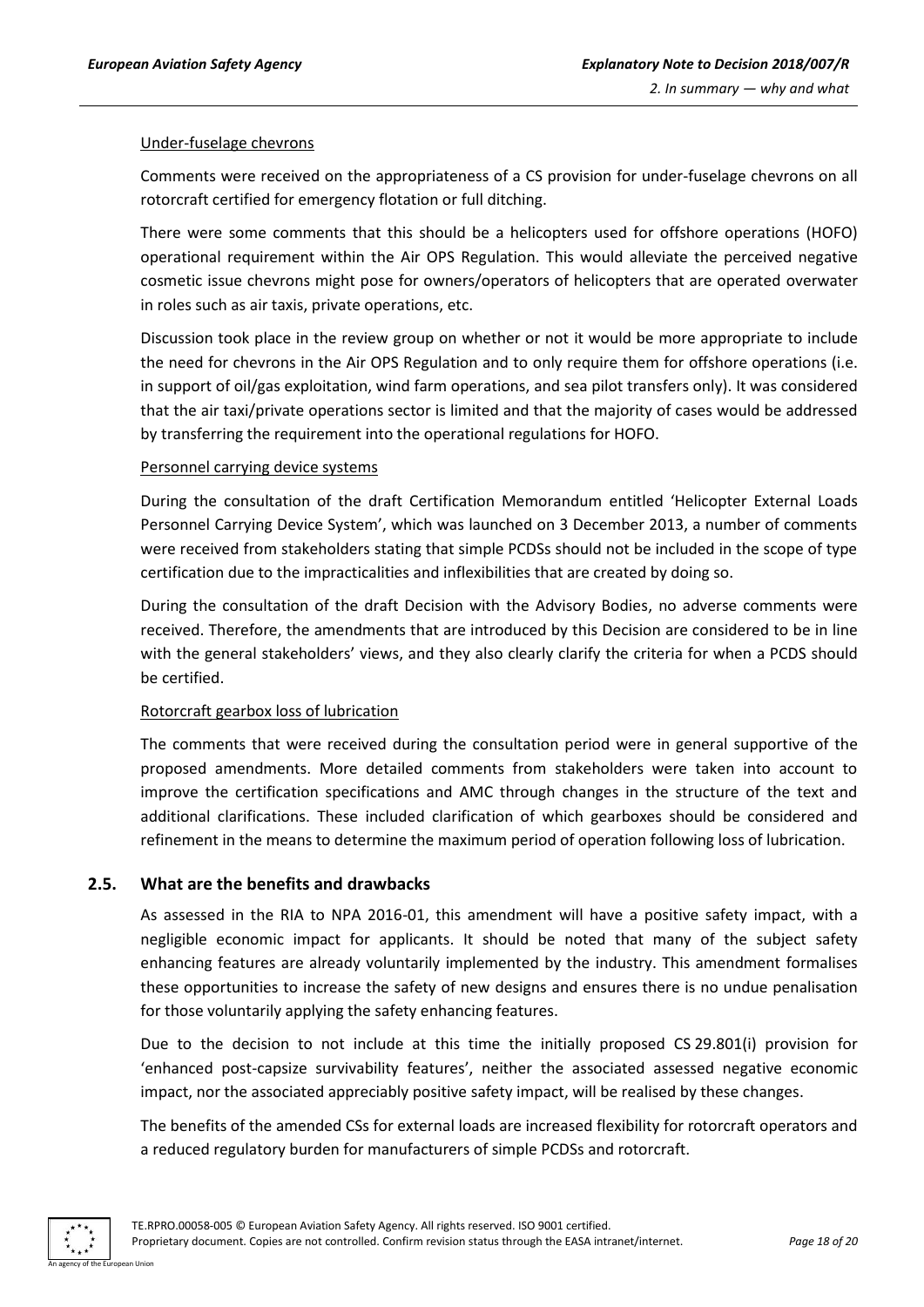The expected benefits from improved CS provisions for gearbox loss of lubrication will be that continued level flight at maximum take-off gross weight can be maintained for a defined duration after a loss of lubrication. This duration will be specified in the emergency procedures for loss of lubrication in the RFM. This provision will provide increased opportunity for the flight crew to optimise circumstances affecting the safety of the eventual landing.

## <span id="page-18-0"></span>**2.6. How do we monitor and evaluate the rules**

- RMT.0120: Events involving the ditching or water impact of helicopters will be actively monitored through EASA's safety data monitoring and analysis functions. Due to the relatively low frequencies of ditching and water impact events, it may be difficult to monitor any trend in occurrences. The loss of life in these types of event will be scrutinised, and the safety risk portfolios for rotorcraft operations will be closely monitored for any increased number of occurrences.
- RMT.0128: EASA intends to evaluate the effectiveness of the amended CSs through the monitoring of their application and usage for the certification of PCDSs. If necessary, additional guidance and clarification could be provided in the form of additional AMC material.
- RMT.0608: Events involving loss of gearbox oil which are hazardous and catastrophic will be monitored in Europe and the USA through the regulator's safety data monitoring and analysis functions. Due to the low frequency of events involving loss of gearbox oil, it may be difficult to monitor any trend data of occurrences. In addition, due to the fact that the amended certification specifications will be only applicable to new designs, it will be important to differentiate between occurrences involving pre- and post-CS-amendment designs. The safety risk portfolios for rotorcraft operations will be closely monitored for any increased number of occurrences relating to loss of gearbox lubrication.